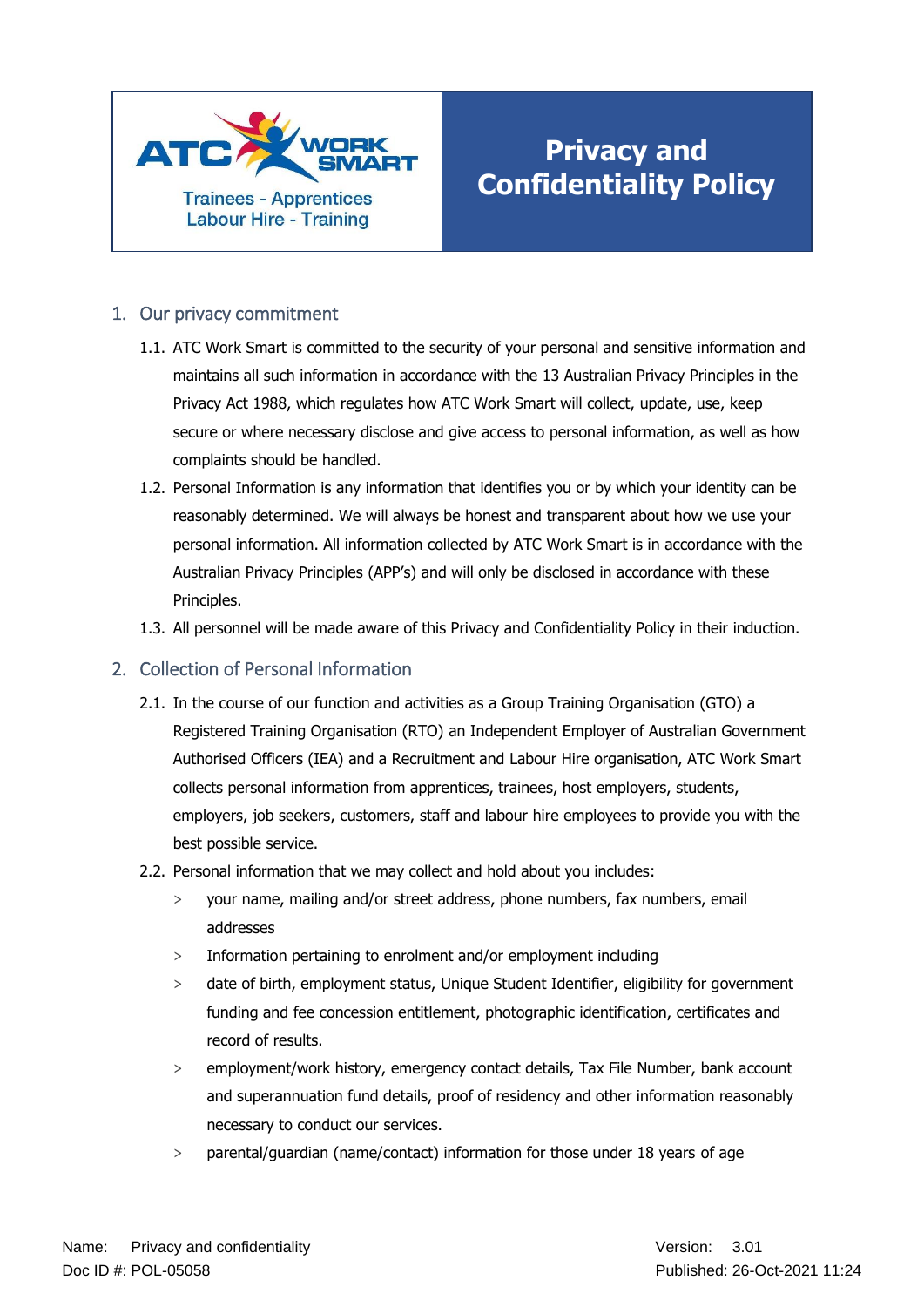- Sensitive information like relevant medical records and records pertaining to Western Australian and Commonwealth Government mandated vaccination requirements.
- 2.3. We collect additional types of personal information to assess the credit risk when registering a host employer. For those details refer to Section 9.
- 2.4. Wherever possible, we will collect personal information directly from you, except where you have consented to us collecting the personal information from a third party or the law permits us to do so, or it is unreasonable or impractical to do so. You may decide to provide your personal information to ATC Work Smart for a range of different reasons and in a range of means including:
	- > When you complete an enrolment form online or in‐person
	- > When you complete an employment contract
	- > When you apply for a position online or in‐person
	- > When you complete market research
	- When you email ATC Work Smart or contact us by telephone or mail
	- > When you engage in ATC Work Smart Social Media activities
	- > When you send us documents containing your personal information
	- > When you enter a competition or promotion being conducted by us
	- > When you register to attend events held by ATC Work Smart
	- > When you access and use our website
- 2.5 We may also collect information from other sources such as written material sent to us, and publicly available sources such as newspapers, social media, directories and public registers.

### 3. Use of Personal Information

- 3.1. ATC Work Smart will only use information that we hold about you for the primary purposes of delivering services as a GTO, RTO, IEA and a Recruitment or Labour Hire organisation. Including but not limited to:
	- > Employing apprentices/trainees
	- > Placing apprentices/trainees with host employers
	- > Enrolment and delivery of training courses
	- > Permanent Recruitment
	- > Employing Labour Hire personnel
	- > Providing Meat Inspection Services
	- Fulfilling government mandated requirements
- 3.2. We may also use your personal information to provide you with information about ATC Work Smart products, services, events and industry updates which we consider may be of interest to you.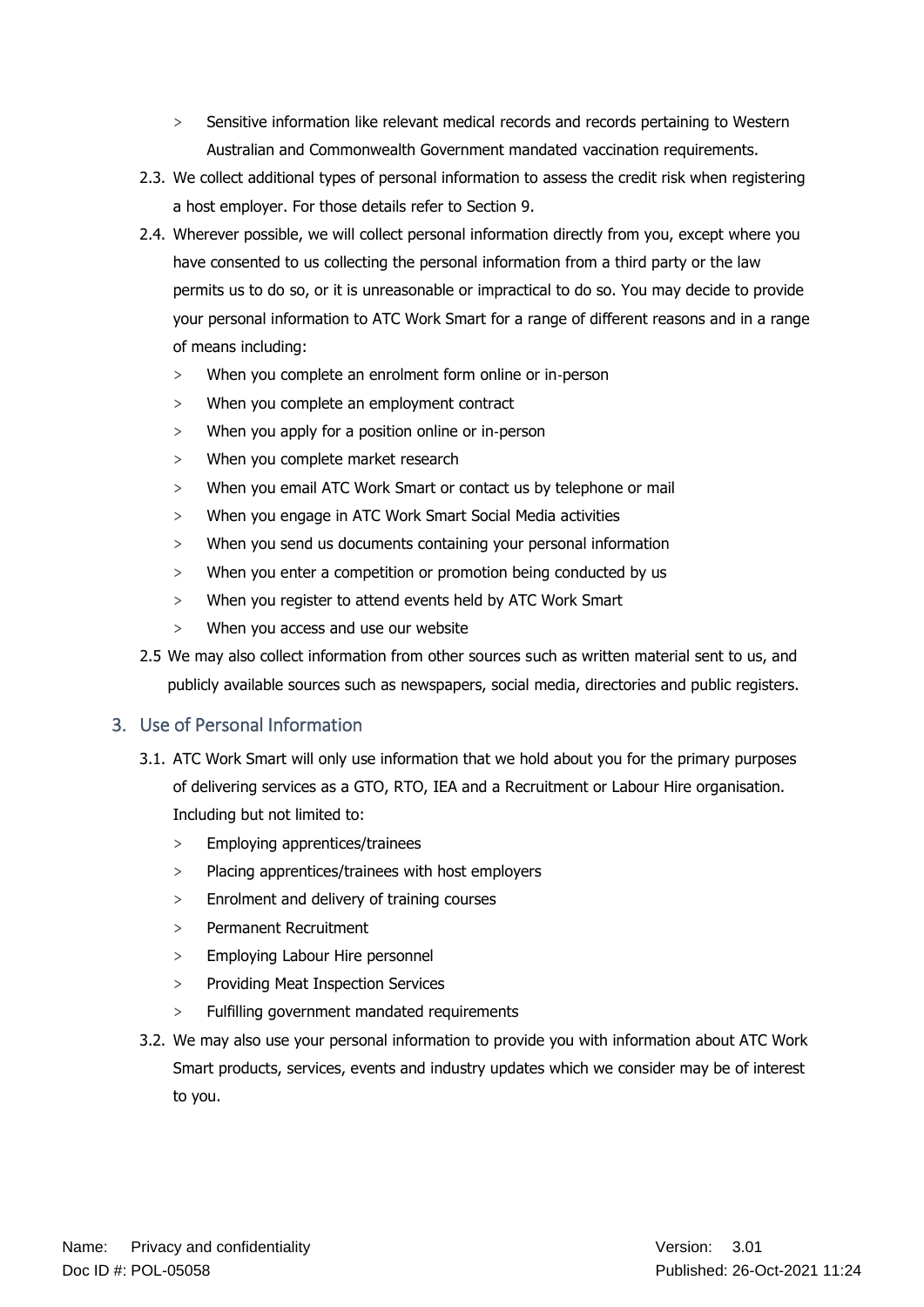## 4. Government related Identifiers

- 4.1. We will not adopt a government related identifier of an individual as our own identifier of the individual. We will not use or disclose a government related identifier of an individual unless:
	- > The use or disclosure of the identifier is reasonably necessary to verify the identity of the individual for the purposes of our activities or functions or
	- > The use or disclosure of the identifier is reasonably necessary to fulfil our obligations to a government agency or State authority or
	- > We reasonably believe that the use or disclosure of the identifier is reasonably necessary for one or more enforcement related activities conducted by, or on behalf of, an enforcement body.

## 5. What happens if you don't provide the information requested?

If you choose not to provide the personal information that we ask for, or the information that you provide us is incomplete or inaccurate, it may mean that ATC Work Smart may be:

- > unable to process your enrolment
- > unable to offer you employment or
- > unable to offer continuation of employment, or on-hire work placement.

#### 6. Direct Marketing

- 6.1. ATC Work Smart may use or disclose personal information (other than sensitive information) about you for the purposes of direct marketing if:
	- > ATC Work Smart collected the information from you and
	- > you would reasonably expect ATC Work Smart to use or disclose the information for that purpose
- 6.2. We will consider that you consent to direct marketing unless you opt out. You may opt out at any time if you no longer wish to receive marketing information or do not wish to receive marketing information through a particular channel, like email. Refer to section 7.
- 6.3. The personal information that ATC Work Smart collects from or about you may also be used for secondary purposes such as updating you on industry requirements and developing products and services that may be available through us.

# 7. Unsubscribing from ATC Work Smart communications

If you don't wish to receive marketing material from ATC Work Smart, you can unsubscribe by advising us using the contact details below or use the unsubscribe function on electronic communications.

## 8. Disclosure of Personal Information

8.1. In order to provide you with our service, we may disclose some of your personal information to a number of organisations including but not limited to: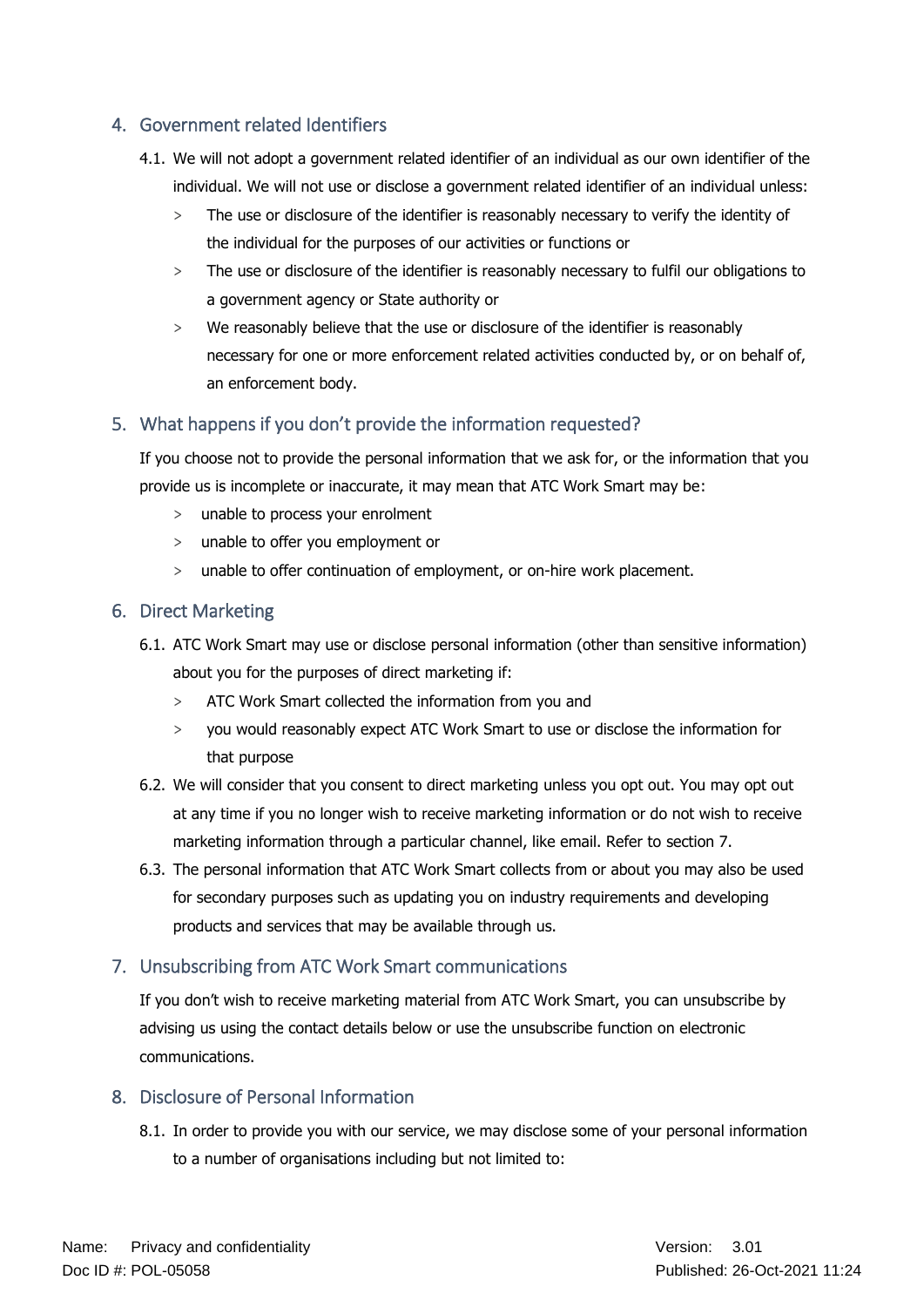- > Organisations engaged by, in partnership with or other service providers of ATC Work Smart for the purpose of establishing or administrating services and promotions (direct marketing) such as Group Training Australia.
- > Host Employer/Employer
- > Your authorised representative or legal advisors.
- Banks or credit providers for payroll purposes or credit related functions such as the provision of account facilities.
- > Government and statutory authorities, where required by law, for example the reporting of training results for a registered trainee; Australian Taxation Office; or nominated superannuation fund
- 8.2. Where personal information is disclosed ATC Work Smart will take all reasonable steps to ensure third parties use this information in accordance with the Australian Privacy Principles.
- 8.3. We do not disclose your personal information overseas.

## 9. Credit related information

ATC Work Smart may use your information to assess your credit risk when you apply for some services. For example, we conduct a credit assessment before you hire an apprentice, trainee or labour hire employee.

### 10. Anonymity and pseudonymity

In accordance with the Australian Privacy Principles, a customer may where practicable deal with ATC Work Smart anonymously or by using a pseudonym. Customers dealing with ATC Work Smart anonymously or by pseudonym must accept that ATC Work Smart can take no responsibility for providing further information or services related to any transaction or communication.

### 11. Storage and Security of Personal information

ATC Work Smart will take reasonable steps to ensure all personal information held by the organisation is kept secure, both in a physical and electronic form, and will protect from misuse, loss and unauthorized access, modification or disclosure. Limited access will be given to authorised personnel only, and only where ATC Work Smart believes they reasonably need to come into contact with that information to provide products or services to you or in order to do their jobs. When the information is no longer needed for any purpose for which the information may be used or disclosed, it will be destroyed or permanently de‐identified unless it is required to be kept by law.

### 12.Openness

ATC Work Smart's Privacy and Confidentially Privacy Policy is publicly accessible at our website. [www.atcworksmart.com.au](file:///C:/Users/peter/Downloads/www.atcworksmart.com.au)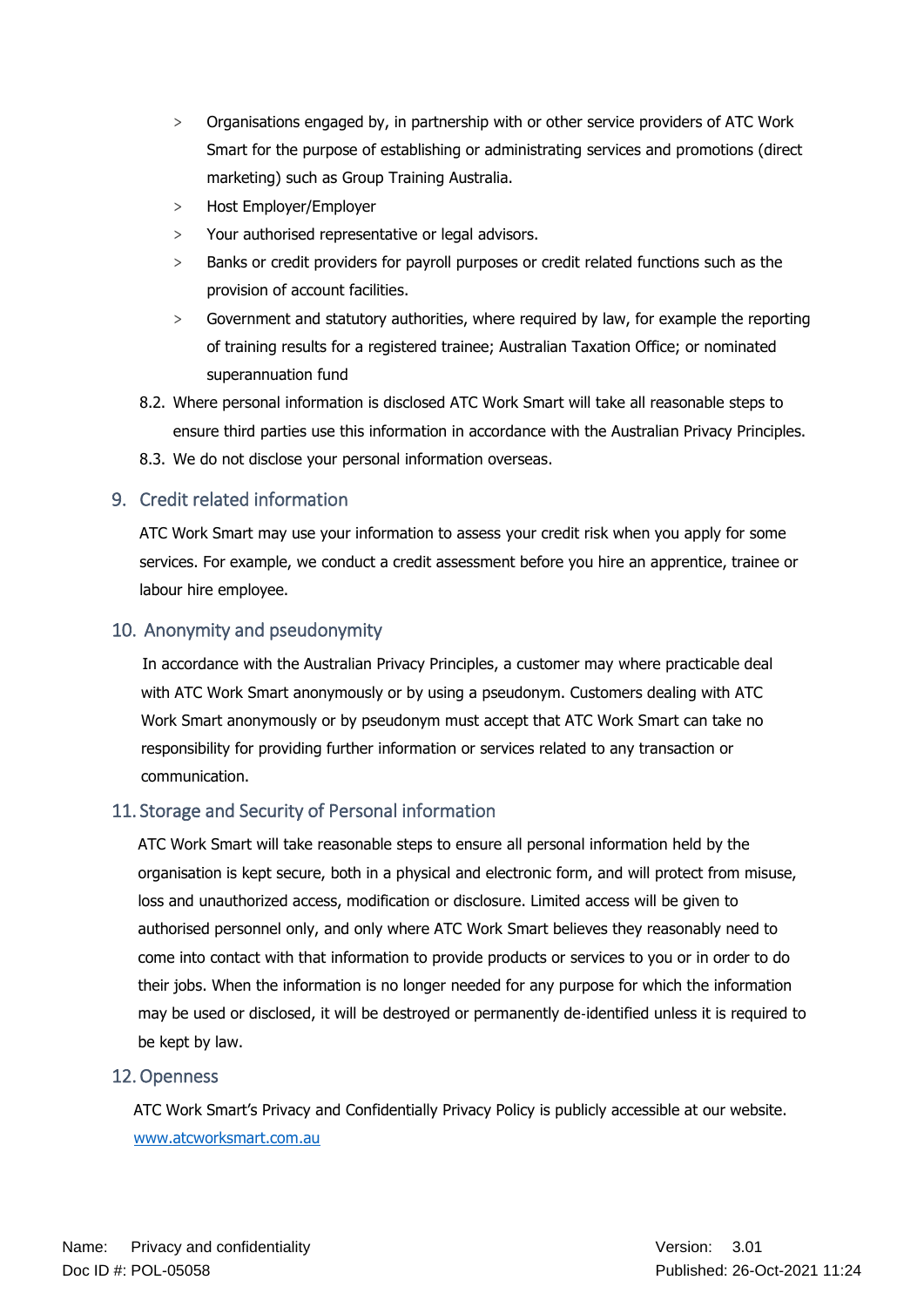If a copy of our Privacy Policy is requested in a particular form, we will take such steps as are reasonable in the circumstances to provide a copy in that form. On request ATC Work Smart will take reasonable steps to let you know, generally, what sort of personal information we hold, for what purposes, and how we collect, hold, use, update and disclose that information about you.

## 13. Access to and updating your personal information

We take reasonable steps to ensure that all your personal information that we collect, use or disclose is accurate and up‐to‐date.

If you believe your personal information holds errors or information is missing, please notify ATC Work Smart and we will endeavour to correct or add the information as soon as possible. You may access your personal information held by us (subject to some exceptions allowed by law). For details and access to this information please contact ATC Work Smart.

For security reasons, you may be required to put your request in writing.

We will not disclose any personal information without first establishing the identity of the person requesting the information.

Adequate identification by, or authority from, an individual must be supplied to ATC Work Smart before any personal information will be provided.

A fee may apply for the administration of information provision.

### 14. Links on our websites

Our websites contain links to other sites. The terms of this Privacy Policy does not apply to external websites ATC Work Smart is not responsible for the privacy practices or the content of such websites.

# 15. Concerns and complaints

15.1 If you have any questions, concerns or complaints about this Privacy Policy, or our handling of your personal information, please contact us.

To enable a complaint to be properly understood and acted upon it is requested that it be made in writing, specifying the personal information involved and the contact or process at ATC Work Smart that is the subject of the complaint. If we receive a privacy complaint it will be treated seriously and dealt with promptly, in a confidential manner, and in accordance with ATC Work Smart internal complaints handling procedures. Once a complaint has been lodged, we will respond to you as soon as possible.

15.2 If you are not satisfied with our response, you are entitled to lodge a complaint with the Office of the Australian Information Commissioner using the online Privacy Complaints Form, which can be accessed via the OAIC's website at [http://www.oaic.goc.au/privacy/making](http://www.oaic.goc.au/privacy/making‐a‐privacy‐complaint)-aprivacy-[complaint.](http://www.oaic.goc.au/privacy/making‐a‐privacy‐complaint) The OAIC can also receive complaints via mail, fax or email. If you need help lodging a complaint, you can call the OAIC enquiries line on 1300 363 992.